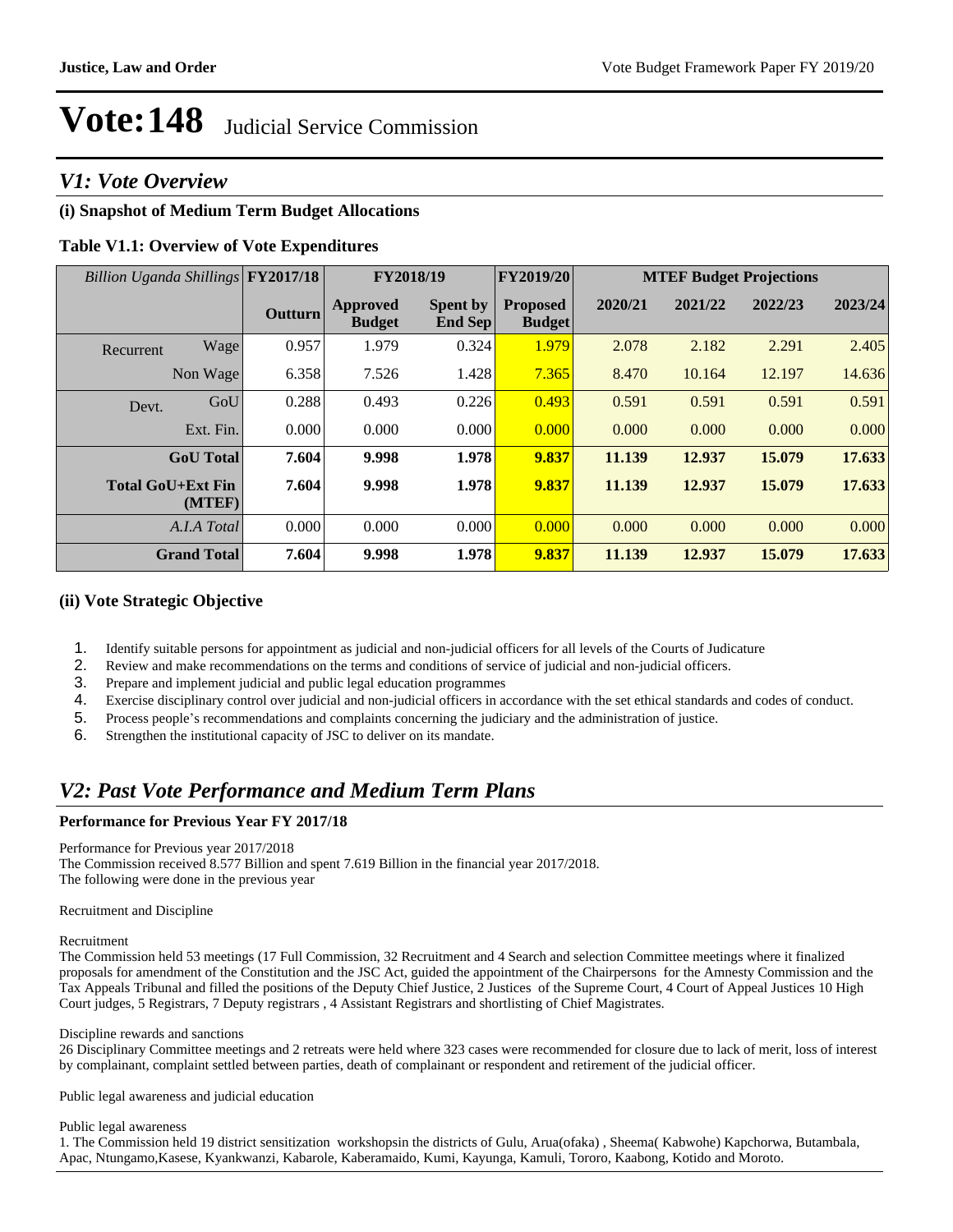2. 5 prison inmates workshops were conducted in Bushenyi Government prison, Mbale(Maluku), Kayunga in Ntengeru, Lusaana and Kangulumila prisons where 1600 prisonersa were reached.

3. 41 radio talk shows were held in Kampala( K.FM and CBS), Mpigi, Nakasongola, Mityana, Masaka, Kiruhura, Kabarole, Kiboga, Masindi, Busia, Gulu, Kaberamaido, Kayunga, Kamuli, Tororo, Arua, Zombo, lira, Mbale , Adjumani, Kanungu, Rukungiri, Mubende, Sembabule, Apac, Kasese, Bushenyi and Kisoro.

4. 20 television shows were held on UBC, Spark and NTV televisions.

Judicial education

6 performance management workshops were conducted for judicial officers in the high court circuits of Gulu, Lira, Masaka, Jinja, Mbale, Bushenyi and Mbarara where 97 judicial officers participated.24 Judges were inducted at the Judicial Training Institute.

Complaints management and advisory services

#### Public Complaints system

1. The Commission registered 124 complaints in the financial year against 74 male and 47 female judicial officers and 1 against a court. These were registered by 79 male, 23 female and 22 other complainants. The disciplinary committee recommended 323 complaints cases for closure and closed the financial with 227 complaints in the system.

2. 95 complaints were investigated in the areas of Kapchorwa, Mbale, Mbarara, Kabale, Mityana, Masaka, Pallisa, Masindi, Arua, Bundibugyo, Kakiri, Kiboga, Hoima, Kyazanga, Lwengo, Sembabule, Mpigi, Bushenyi, Nsangi, Kasangati, Mubende, Jinja, Kamuli, Kagoma, Mukono, Kasese, Fortportal, Nakawa, Abim, Lira, Ibanda, Iganga, Nagongera, and Buganda road.

3. Sensitizations on public complaints system were carried out in Kitgum, Buhweju, Kasese, Kiruhura, and Busia in Durban, Western and Eastern division sub counties, Mbale in Namanyonyi, Bungakho-Mutoto and Bukasakya sub counties.

4. Anti-corruption barazas were held in the districts of Kapchorwa, Bukwo, Bulambuli, Kamwenge, Kabarole, and Kiboga where 800 people were reached.

#### Research and planning

Court inspections were carried out in the courts of Busia, Lugazi, Njeru, Kasangati, Ibanda, Kiruhura, Wakiso, Kakiri, Industrial court, High court family division , Nakawa, Serere, Kaliro, Kalangala, Mpigi, Kamuli, Kotido, Busembatya, Oyam, Apach, Aduku, Ngoma, Mubende, Luwero, Nabweru, Nakasongola, and Masaka.Noted were the delays to visit locus due to lack of transport, inadequate pay for judicial officers, lack of furniture, unsuitable sanitation at some courts, challenges in using CCAS system and inadequate reference materials.

General administration, planning, policy and support services

Finance and Administration Staff welfare was maintained and utilities provided Equipment was provided and maintained. Allowances for Members of the Commission were paid

Internal Audit

Audit reports for quarter four, one, two, three were produced

Audit trips were carried out in the districts of Bukwo, Bulambuli, Mbale, Gulu, Lira, Cole, Oyam, Arua, Koboko, Yumbe and Nebbi and internal audit checks done

Human Resource

.

Staff salaries, pension and gratuity were paid

Staff were immunized against Hepatitis B

Vacant positions for 14 legal officers, 3 office attendants, receptionist, Economist, Senior Policy Analyst and two drivers were filled.

Planning and Policy

1. Quarterly performance reports were prepared and submitted

2. Undertook monitoring and evaluation in the districts of Ntungamo, Kiruhura, Rukungiri, Kanungu, Gulu, Kitgum, Amuru, Pader,Masaka, Kalangala, Lyantonde, Rakai,Kapchorwa, Bukwo, Bulambuli, Nagongera, Tororo, Busia, Mbale, Pallisa,Kiboga,Miytana, Mubende, Kyenjojo,Kamwenge, Kabarole, Lwego, Kyazanga, Bukomansimbi,Kalungu, Fortportal, Kasese, Luwero, Nakaseke, Masindi, Hoima, Kampala, Nabweru, Mpigi, Wakiso, Moroto, Lira, Kotido, Kabong, Abim, Apac, Pader, Oyam, Mbarara, Bushenyi, Bushenyi, Buhweju, Ibanda, Shema, Kamuli,Busembatya,Iganga, Namutumba and Nakapiripirit.

3. Prepared and printed the Annual report for FY 2016/2017 and the Strategic plan.

#### Capital Development

The Commission procured a motor vehicle (Toyota Fortuner), five Computers and 18 office chairs.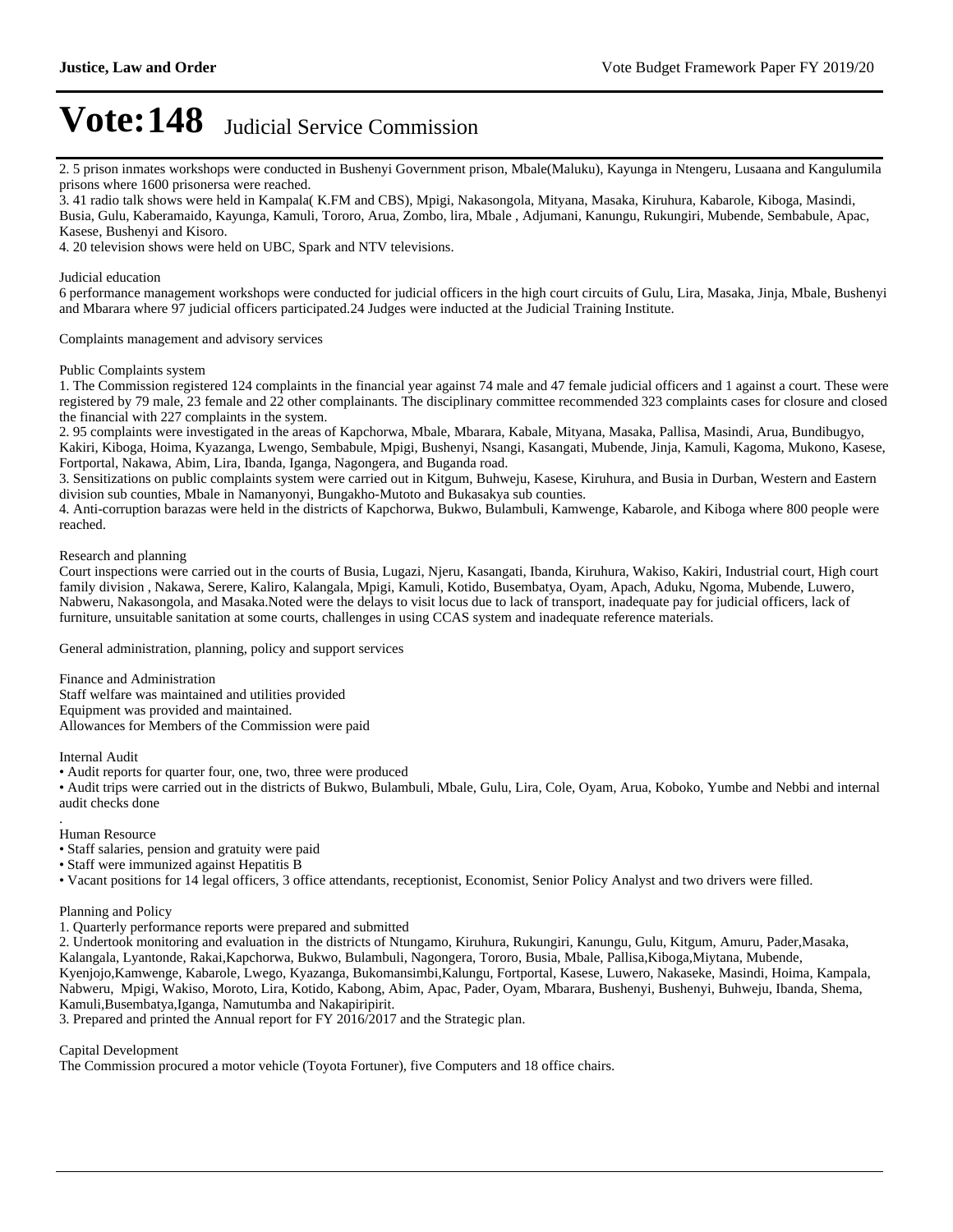#### **Performance as of BFP FY 2018/19 (Performance as of BFP)**

Performance as of BFP Recruitment and Discipline

Recruitment

30 Commission meetings were held where 18 Chief magistrates and 17 Grade One magistrates were appointed.

#### Discipline rewards and sanctions

Five Disciplinary Committee meetings were held where 53 complaints cases were considered.37of these cases were recommended for closure, 2 were deferred for further investigations, one recommended for interface 13 complaints for further hearing.

Public legal awareness and judicial education

Public legal awareness

- 1. 120 radio jingles were conducted in Kitgum and Pader
- 2. 5 Sensitization workshops were conducted in Amuru and Nakapiripirit
- 3. The Commission held 2 EPA committee meeting

#### Judicial education

The Commission held one performance management workshop for judicial officers in Kampala and Luwero High court circuits where 32 judicial officers were sensitized about mental preparedness, performance management in the judicial systems and public complaints management system

Complaints management and advisory services

Public Complaints system

• The Commission registered 31 Complaints in Quarter one against 20 male and 11 female judicial officers. These were registered by 20 male, 3 female and 8 other complainants. The disciplinary committee recommended 37 Complaints cases for closure

13 complaints were investigated in the areas of Gulu, Bundibugyo, Nakawa, Luwero, Kampala land and Family Division, Sembabule, Matate, Masindi, Fortportal, Kisoro, Masaka and Makindye.

The Commission conducted 7 sensitization workshops on the public complaints system in Lwengo, Kyegegwa and Buyende districts.

Anti-corruption barazas were held in the districts of Nakaseke and Nakasongola where local leaders, civic leaders and members of the public were targeted.

#### Research and planning

Court inspections were carried out in the courts in Gomba, Kanoni, Kabulasoke, Kiriri and Maddu. The team discovered that the court at Kabulasoke was not functional due to absence of the judicial officer as informed by the sub county officials. The magistrate at Maddu court shares office with the court clerk which is also small. Kanoni Magistrates court building does not have electricity and is infested with bats causing a foul smell at the office premises.

General administration, planning, policy and support services

Finance and Administration

- Staff welfare was maintained and utilities provided
- Equipment was provided and maintained.
- Allowances for Members of the Commission were paid

Internal Audit Internal audit checks were done

Human Resource Staff salaries for July, August and September were paid, pension and gratuity were paid

Planning and Policy

- 1. Quarter four performance report was prepared and submitted
- 2. Undertook monitoring and evaluation in the districts of Kisoro, Kabale, Shema, Arua, Zombo and Adjumani.
- 3. Prepared draft Annual report for FY 2017/2018.

#### Capital development.

The Commission procured office furniture (Boardroom table, desks/workstations for 29 officers, 32 chairs), 21 computers, 3 laptops and 8 printers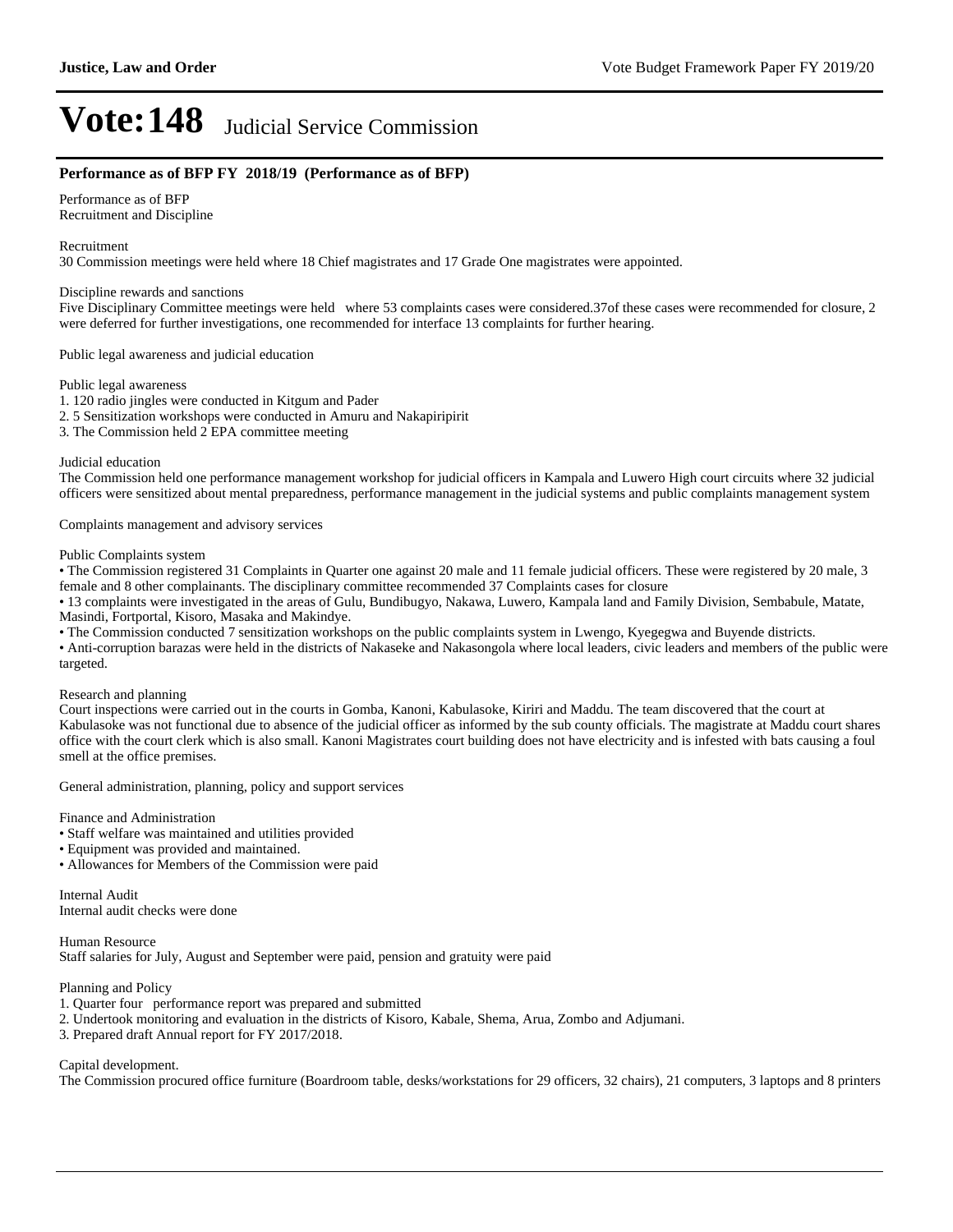### **FY 2019/20 Planned Outputs**

Recruitment and discipline of Judicial Officers.

Conduct recruitment to fill 131 positions of judicial officers (4 supreme court, 2 court of Appeal, 25 High court and 100 lower bench)

Hold 18 disciplinary committee meetings.

Conduct one retreat to clear the complaints

Public legal Awareness and Judicial Education

1. Develop and produce 35 Television spot messages on mandate of Judicial Service Commission (English, Luganda, Runyankole, Ateso, Lugbara, Runyoro-Rutooro

2. Conduct EPA Committee Activities

3. Conduct Sensitization of the Local Council Court members in 40 districts including districts of Gulu, Kitgum, Arua, Yumbe, Kapchorwa, Kisoro, Soroti, Kalangala, Masaka, Bundibugyo, Kasese, Kamuli, Kayunga, Mbarara, Kabale, Kanungu, Lira, Alebtong, Mpigi, Kampala, Nebbi, Kiryandongo, etc on their mandates , jurisdiction and procedures at District level through Radio talk shows.

4. Conduct 10 Mobile sensitization of the public in schools, market places, police stations on rights and duties of children, succession, sex and gender based crimes, law of marriages and resolution of land disputes in Lira, Nwoya, Namayingo, Bukwo, Manafa, Bukomasimbi, Buhweju, Rubirizi, Hoima and Nakaseke districts

5. Carry out capacity building for two staff

6. Conduct 16 prisons sensitizations and decongestion programmes for prisons and remand homes in Katojo (Fort-Portal), Masindi, Gulu Kabale, Moroto, and Soroti Central prison, Naguru, Jinja, Kampirigisa, Kabarole, Soroti, Arua, Gulu and Giligili remand homes.

7. Conduct capacity building engagement visits to judicial officers.

8. Preparation and dissemination of 25000 IEC materials during sensitization drives - Brochures on all the laws to be subject of sensitization during the FY (Local council courts law and regulations, Execution and Baillifs duties, Family and succession laws, Alternative dispute Mediation including Traditional methods or Dispute Resolution)

Complaints management and advisory services 1. Carry out investigation of 160 cases,

2. Conduct inspections in 12 magisterial areas/ courts of Katakwi, Amuria, Kumi, Ngora, Bukedea, Kiryandongo, Kitgum, Lamwo, Mayuge, Mitoma, Makindye Mubende, Ntoroko, Ntungamo, Pallisa, Wakiso, Tororo, Semabule, Rukungiri, Rakai, Nakawa and high court circuits of Soroti, Criminal division, land division, Moroto, Kabale Mbarara, Mpigi, Gulu and civil Division

3. Conduct one research study on how to combat corruption in courts/justice institutions a case study of court support staff.

#### Monitoring and evaluation

Conduct monitoring and evaluation in 48 districts/magisterial areas of Ngora, Kanungu, Gulu, Masaka, Pallisa, Katakwi, Namayingo, Sironko, Buikwe, Kalangala, Wakiso, Bugiri, Kaberamaido, Kibuku, Moyo , Yumbe, Katakwi, Amuria, Kumi, Ngora, Bukedea, Kiryandongo, Kitgum, Lamwo, Mayuge, Mitoma, Makindye, Mubende, Ntoroko, Ntungamo, Pallisa, Wakiso, Tororo, Semabule, Rukungiri, Rakai, Nakawa, Soroti, Arua, Moroto, Kabale Mbarara, Mpigi, Gulu , Amolatar, Oyam and Nwoya.

### **Medium Term Plans**

1. The Mandate of the JSC was expanded during the 2015 Constitutional Amendment to include recruitment and discipline of non-judicial officers of the judiciary. This will require reviewing the current JSC structure so as to appropriately handle the increased volume of work.

2. Decentralize the services of the JSC to regional level for effective service delivery, in line with the JLOS Strategic Development Plan (SDP IV 2017-2020).

3. To advocate for the amendment of the Constitution and the Judicial Service Act and Regulations to provide for full-time Membership of the Commission, and streamline disciplinary procedures.

4. To amend the Judicial Service Act to enable the Commission recruit and discipline non-judicial staff in the Judiciary.

5. Expanding of the fleet to enable staff traverse the Country to effectively implement the mandate of the Commission.

6. Acquisition of a permanent home to save funds for rent that would otherwise be used to implement JSC activities.

### **Efficiency of Vote Budget Allocations**

1. Allocation of the resources is according to the outputs and the overall sector outcomes and the national objective of improving efficiency and effectiveness in service delivery.

2. Adherence to approved Work Plans (Recruitment, Judicial and Public Education, Public Complaints management and Procurement)

3. Ensuring adherence to the Public Finance Management Act, the PPDA Act, the Judicial Service Act, and the Leadership Code Act.

### **Vote Investment Plans**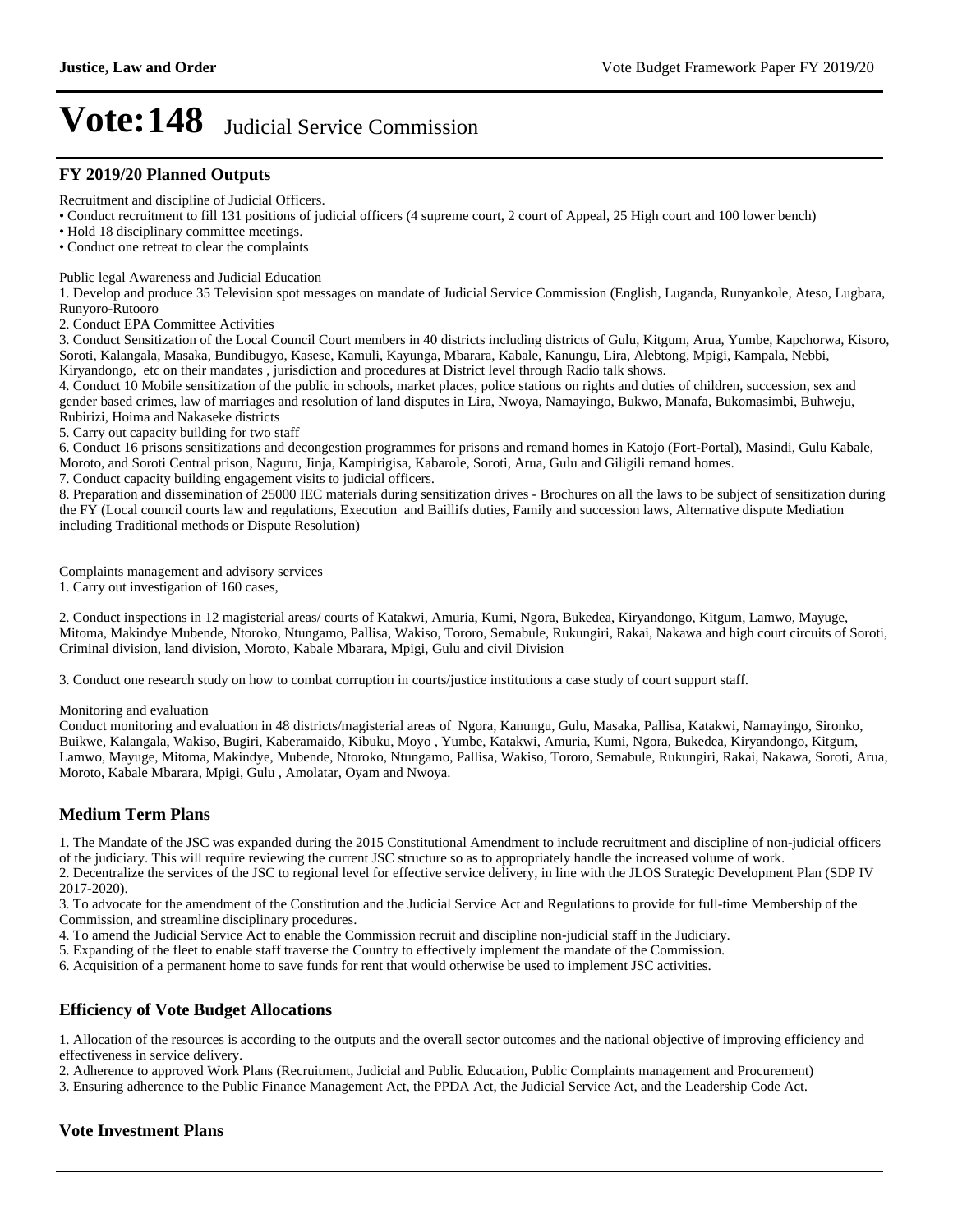The Commission plans to invest in purchase of a vehicle for field activities, furniture, ICT materials and equipment.

### **Major Expenditure Allocations in the Vote for FY 2019/20**

- Recruitment of Judicial Officers
- Discipline of errant Judicial Officers
- Research and Planning for Administration of Justice
- Public Legal Awareness and Judicial Education
- Support Services (Rent, Utilities, Salaries, Pension and Gratuity, Staff capacity building)

### **V3: PROGRAMME OUTCOMES, OUTCOME INDICATORS AND PROPOSED BUDGET ALLOCATION**

#### **Table V3.1: Programme Outcome and Outcome Indicators**

| <b>Vote Controller:</b>                                                   |                                                                                                                                                                                                                                             |                                                    |                          |                  |                            |                          |                          |                          |  |  |
|---------------------------------------------------------------------------|---------------------------------------------------------------------------------------------------------------------------------------------------------------------------------------------------------------------------------------------|----------------------------------------------------|--------------------------|------------------|----------------------------|--------------------------|--------------------------|--------------------------|--|--|
| <b>Programme:</b>                                                         |                                                                                                                                                                                                                                             | 10 Recruitment and Discipline of Judicial Officers |                          |                  |                            |                          |                          |                          |  |  |
| <b>Programme Objective:</b>                                               | To resource the judiciary with quality human resource/ judicial officers for effective judicial service<br>delivery and ensure internal individual accountability through compliance to standards and code of<br>conduct (Professionalism). |                                                    |                          |                  |                            |                          |                          |                          |  |  |
| <b>Responsible Officer:</b>                                               | Secretary JSC                                                                                                                                                                                                                               |                                                    |                          |                  |                            |                          |                          |                          |  |  |
| <b>Programme Outcome:</b>                                                 | Improved public access to justice                                                                                                                                                                                                           |                                                    |                          |                  |                            |                          |                          |                          |  |  |
| <b>Sector Outcomes contributed to by the Programme Outcome</b>            |                                                                                                                                                                                                                                             |                                                    |                          |                  |                            |                          |                          |                          |  |  |
| 1. Infrastructure and access to JLOS services enhanced                    |                                                                                                                                                                                                                                             |                                                    |                          |                  |                            |                          |                          |                          |  |  |
|                                                                           |                                                                                                                                                                                                                                             |                                                    |                          |                  | <b>Performance Targets</b> |                          |                          |                          |  |  |
| <b>Programme Performance Indicators (Output)</b>                          |                                                                                                                                                                                                                                             | 2017/18<br><b>Actual</b>                           | 2018/19<br><b>Target</b> | <b>Base year</b> | <b>Baseline</b>            | 2019/20<br><b>Target</b> | 2020/21<br><b>Target</b> | 2021/22<br><b>Target</b> |  |  |
| • Disciplinary Case disposal rate                                         |                                                                                                                                                                                                                                             | 42%                                                | 100%                     |                  |                            | 64%                      | 67%                      | 70%                      |  |  |
| • Proportion of declared vacancies filled                                 |                                                                                                                                                                                                                                             |                                                    | 100%                     |                  |                            | 100%                     | 100%                     | 100%                     |  |  |
| <b>Vote Controller:</b>                                                   |                                                                                                                                                                                                                                             |                                                    |                          |                  |                            |                          |                          |                          |  |  |
| <b>Programme:</b>                                                         | 18 Public legal awareness and Judicial education                                                                                                                                                                                            |                                                    |                          |                  |                            |                          |                          |                          |  |  |
| <b>Programme Objective:</b>                                               | Empower the public to access and participate in law and administration of justice; and Develop judicial<br>education programmes to enhance performance of judicial officers                                                                 |                                                    |                          |                  |                            |                          |                          |                          |  |  |
| <b>Responsible Officer:</b>                                               | Registrar, Public legal awareness and Judicial Education                                                                                                                                                                                    |                                                    |                          |                  |                            |                          |                          |                          |  |  |
| <b>Programme Outcome:</b>                                                 | Enhanced public participation in law and administration of justice                                                                                                                                                                          |                                                    |                          |                  |                            |                          |                          |                          |  |  |
| <b>Sector Outcomes contributed to by the Programme Outcome</b>            |                                                                                                                                                                                                                                             |                                                    |                          |                  |                            |                          |                          |                          |  |  |
|                                                                           | 1. Commercial justice and the environment for competitiveness strengthened                                                                                                                                                                  |                                                    |                          |                  |                            |                          |                          |                          |  |  |
|                                                                           |                                                                                                                                                                                                                                             |                                                    |                          |                  | <b>Performance Targets</b> |                          |                          |                          |  |  |
| <b>Programme Performance Indicators (Output)</b>                          |                                                                                                                                                                                                                                             | 2017/18<br><b>Actual</b>                           | 2018/19<br><b>Target</b> | <b>Base year</b> | <b>Baseline</b>            | 2019/20<br><b>Target</b> | 2020/21<br><b>Target</b> | 2021/22<br><b>Target</b> |  |  |
| • Level of public confidence in law and justice<br>administration systems |                                                                                                                                                                                                                                             | 19%                                                | 67%                      |                  |                            | 67%                      | 68%                      | 69%                      |  |  |
| <b>Vote Controller:</b>                                                   |                                                                                                                                                                                                                                             |                                                    |                          |                  |                            |                          |                          |                          |  |  |
| 19 Complaints management and advisory services<br><b>Programme:</b>       |                                                                                                                                                                                                                                             |                                                    |                          |                  |                            |                          |                          |                          |  |  |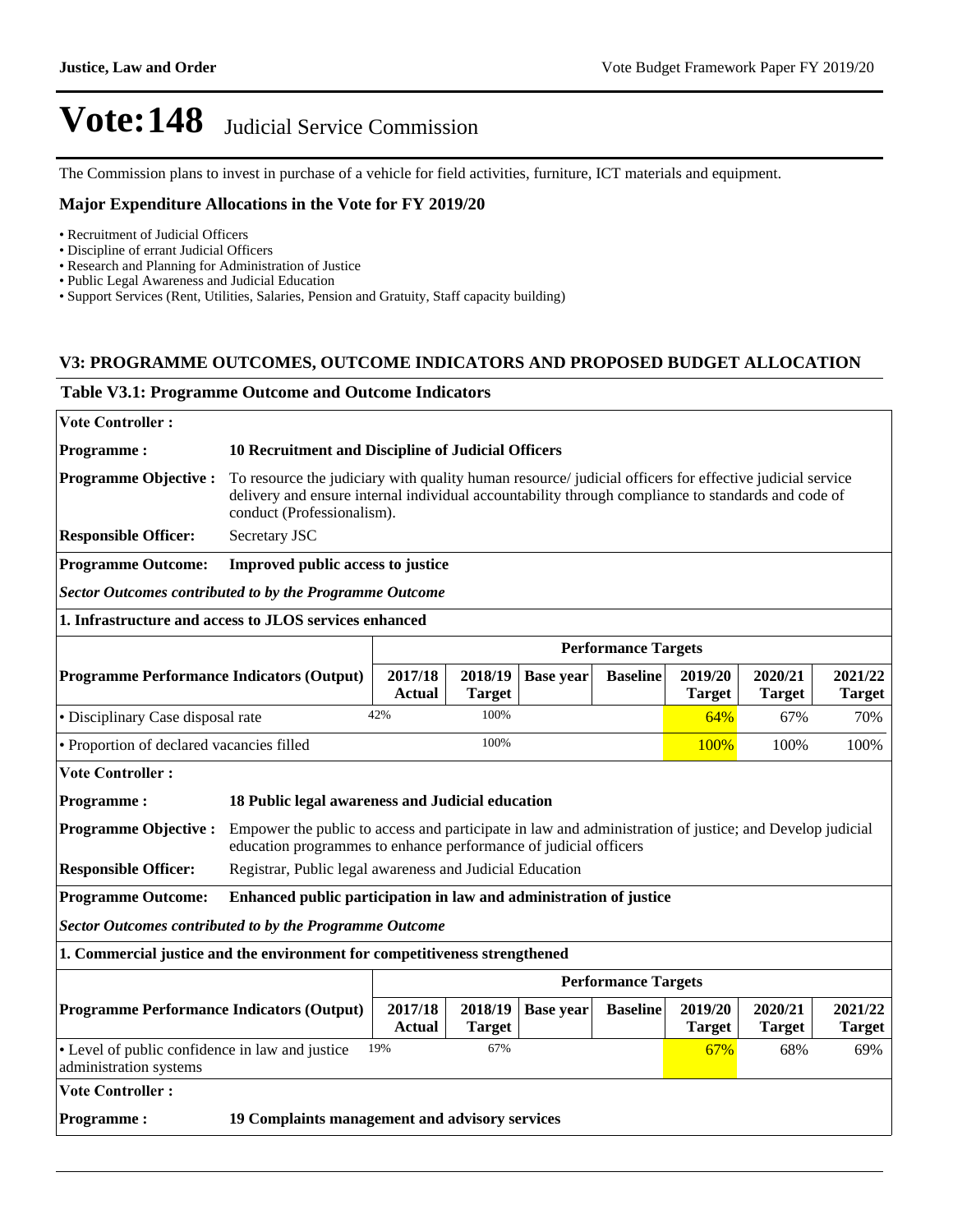| <b>Programme Objective:</b>                                                | Provide advice to the Commission and government on administration of justice and inform improvement<br>of the the terms and conditions of service of Judicial Officers.                                                                                                 |                          |                          |                  |                            |                          |                          |                          |
|----------------------------------------------------------------------------|-------------------------------------------------------------------------------------------------------------------------------------------------------------------------------------------------------------------------------------------------------------------------|--------------------------|--------------------------|------------------|----------------------------|--------------------------|--------------------------|--------------------------|
| <b>Responsible Officer:</b>                                                | Registrar, Planning research and Inspectorate                                                                                                                                                                                                                           |                          |                          |                  |                            |                          |                          |                          |
| <b>Programme Outcome:</b>                                                  | <b>Improved administration of justice</b>                                                                                                                                                                                                                               |                          |                          |                  |                            |                          |                          |                          |
| <b>Sector Outcomes contributed to by the Programme Outcome</b>             |                                                                                                                                                                                                                                                                         |                          |                          |                  |                            |                          |                          |                          |
| 1. Commercial justice and the environment for competitiveness strengthened |                                                                                                                                                                                                                                                                         |                          |                          |                  |                            |                          |                          |                          |
|                                                                            | <b>Performance Targets</b>                                                                                                                                                                                                                                              |                          |                          |                  |                            |                          |                          |                          |
| <b>Programme Performance Indicators (Output)</b>                           | 2020/21<br>2017/18<br>2018/19<br>2019/20<br><b>Base year</b><br><b>Baseline</b><br><b>Actual</b><br><b>Target</b><br><b>Target</b><br><b>Target</b>                                                                                                                     |                          |                          |                  |                            |                          | 2021/22<br><b>Target</b> |                          |
| • Proportion of Courts with minimum<br>operational standards               |                                                                                                                                                                                                                                                                         | 8%                       | 50%                      |                  |                            | 60%                      | 64%                      | 67%                      |
| <b>Vote Controller:</b>                                                    |                                                                                                                                                                                                                                                                         |                          |                          |                  |                            |                          |                          |                          |
| <b>Programme:</b>                                                          | 25 General administration, planning, policy and support services                                                                                                                                                                                                        |                          |                          |                  |                            |                          |                          |                          |
| <b>Programme Objective:</b>                                                | To provide support systems such as financial, logistics, human resources management and resource<br>mobilization, coordination of SIP implementation, monitoring and evaluation.                                                                                        |                          |                          |                  |                            |                          |                          |                          |
| <b>Responsible Officer:</b>                                                | Under Secretary, Finance and Administration                                                                                                                                                                                                                             |                          |                          |                  |                            |                          |                          |                          |
| <b>Programme Outcome:</b>                                                  | Enhanced Capacity of the JSC to coordinate, implement, monitor and evaluate its mandate/plan                                                                                                                                                                            |                          |                          |                  |                            |                          |                          |                          |
| <b>Sector Outcomes contributed to by the Programme Outcome</b>             |                                                                                                                                                                                                                                                                         |                          |                          |                  |                            |                          |                          |                          |
| 1. Commercial justice and the environment for competitiveness strengthened |                                                                                                                                                                                                                                                                         |                          |                          |                  |                            |                          |                          |                          |
|                                                                            |                                                                                                                                                                                                                                                                         |                          |                          |                  |                            |                          |                          |                          |
|                                                                            |                                                                                                                                                                                                                                                                         |                          |                          |                  | <b>Performance Targets</b> |                          |                          |                          |
| <b>Programme Performance Indicators (Output)</b>                           |                                                                                                                                                                                                                                                                         | 2017/18<br><b>Actual</b> | 2018/19<br><b>Target</b> | <b>Base year</b> | <b>Baseline</b>            | 2019/20<br><b>Target</b> | 2020/21<br><b>Target</b> | 2021/22<br><b>Target</b> |
| • Percentage of JSC-SIP implemented                                        |                                                                                                                                                                                                                                                                         | 8%                       | 70%                      |                  |                            | 75%                      | 77%                      | 80%                      |
| <b>Vote Controller:</b>                                                    |                                                                                                                                                                                                                                                                         |                          |                          |                  |                            |                          |                          |                          |
| <b>Programme:</b>                                                          | 58 Recruitment, Discipline, Research & Civic Education                                                                                                                                                                                                                  |                          |                          |                  |                            |                          |                          |                          |
| <b>Programme Objective:</b>                                                | The Programme Recruitment, Discipline, Research & Civic Education seeks to contribute to creation of<br>an efficient and independent Judiciary and empower citizens in matters of law and administration of<br>justice and ensure accountability in delivery of justice |                          |                          |                  |                            |                          |                          |                          |
| <b>Responsible Officer:</b>                                                | Secretary, Judicial Service Commission                                                                                                                                                                                                                                  |                          |                          |                  |                            |                          |                          |                          |
| <b>Programme Outcome:</b>                                                  | The Programme seeks to enhance JLOS infrastructure and access to JLOS services through<br>improved public access to justice, enhanced public participation in law and administration of<br>justice and improved administration of justice.                              |                          |                          |                  |                            |                          |                          |                          |
| <b>Sector Outcomes contributed to by the Programme Outcome</b>             |                                                                                                                                                                                                                                                                         |                          |                          |                  |                            |                          |                          |                          |
| 1. Infrastructure and access to JLOS services enhanced                     |                                                                                                                                                                                                                                                                         |                          |                          |                  |                            |                          |                          |                          |
|                                                                            |                                                                                                                                                                                                                                                                         |                          |                          |                  | <b>Performance Targets</b> |                          |                          |                          |
| <b>Programme Performance Indicators (Output)</b><br>N/A                    |                                                                                                                                                                                                                                                                         | 2017/18<br><b>Actual</b> | 2018/19<br><b>Target</b> | <b>Base year</b> | <b>Baseline</b>            | 2019/20<br><b>Target</b> | 2020/21<br><b>Target</b> | 2021/22<br><b>Target</b> |

## **Table V3.2: Past Expenditure Outturns and Medium Term Projections by Programme**

| <b>Billion Uganda shillings</b> | 2017/18 | 2018/19 | 2019-20 | <b>MTEF Budget Projections</b> |
|---------------------------------|---------|---------|---------|--------------------------------|
|                                 |         |         |         |                                |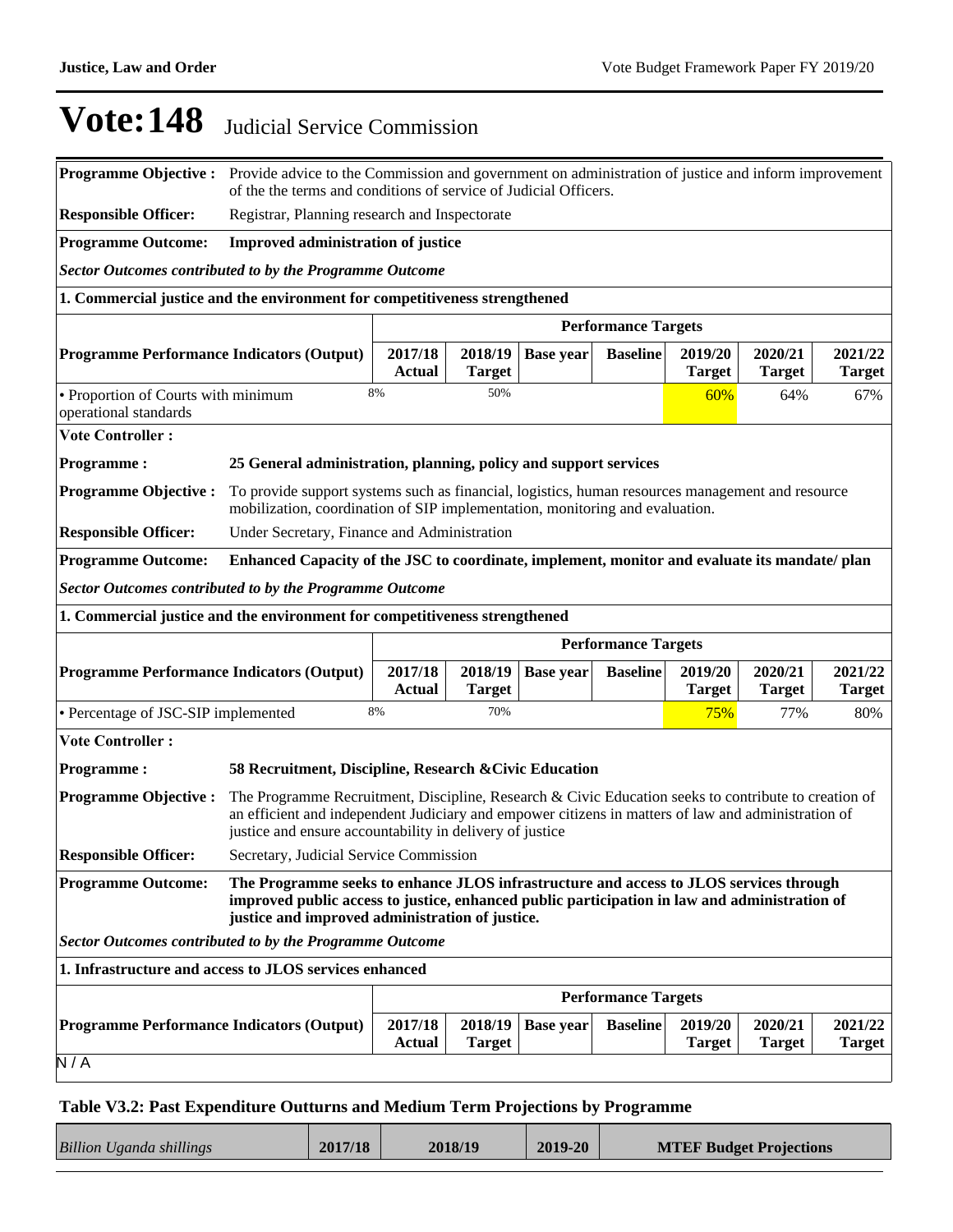|                                                                     | Outturn | <b>Approved Spent By</b><br><b>Budget</b> | End Q1 | <b>Proposed</b><br><b>Budget</b> | 2020-21 | 2021-22 | 2022-23 | 2023-24 |
|---------------------------------------------------------------------|---------|-------------------------------------------|--------|----------------------------------|---------|---------|---------|---------|
| <b>Vote:148 Judicial Service Commission</b>                         |         |                                           |        |                                  |         |         |         |         |
| 10 Recruitment and Discipline of Judicial<br><b>Officers</b>        | 1.357   | 1.661                                     | 0.284  | 1.207                            | 1.581   | 2.180   | 2.839   | 2.572   |
| 18 Public legal awareness and Judicial education                    | 1.177   | 1.245                                     | 0.221  | 1.175                            | 1.301   | 1.436   | 1.907   | 2.725   |
| 19 Complaints management and advisory<br>services                   | 0.891   | 1.055                                     | 0.224  | 1.055                            | 1.163   | 1.417   | 2.107   | 2.417   |
| 25 General administration, planning, policy and<br>support services | 3.998   | 6.037                                     | 1.232  | 6.400                            | 7.094   | 7.904   | 8.226   | 9.920   |
| 58 Recruitment, Discipline, Research & Civic<br>Education           | 0.000   | 0.000                                     | 0.000  | 0.000                            | 0.000   | 0.000   | 0.000   | 0.000   |
| <b>Total for the Vote</b>                                           | 7.423   | 9.998                                     | 1.961  | 9.837                            | 11.139  | 12.937  | 15.079  | 17.633  |

## **V4: SUBPROGRAMME PAST EXPENDITURE OUTTURNS AND PROPOSED BUDGET ALLOCATIONS**

### **Table V4.1: Past Expenditure Outturns and Medium Term Projections by SubProgramme**

| Billion Uganda shillings                                                    | 2017/18        | FY 2018/19            |                      | 2019-20                          | <b>Medium Term Projections</b> |         |         |         |
|-----------------------------------------------------------------------------|----------------|-----------------------|----------------------|----------------------------------|--------------------------------|---------|---------|---------|
|                                                                             | Outturn Budget | <b>Approved</b> Spent | Bv<br><b>End Sep</b> | <b>Proposed</b><br><b>Budget</b> | 2020-21                        | 2021-22 | 2022-23 | 2023-24 |
| Programme: 10 Recruitment and Discipline of Judicial Officers               |                |                       |                      |                                  |                                |         |         |         |
| 07 Recruitment, search and selection function                               | 0.854          | 1.159                 | 0.162                | 0.855                            | 0.795                          | 1.313   | 1.853   | 1.584   |
| 08 Discipline, rewards and sanction function                                | 0.503          | 0.503                 | 0.122                | 0.353                            | 0.785                          | 0.867   | 0.986   | 0.987   |
| Total For the Programme: 10                                                 | 1.357          | 1.661                 | 0.284                | 1.207                            | 1.581                          | 2.180   | 2.839   | 2.572   |
| Programme: 18 Public legal awareness and Judicial education                 |                |                       |                      |                                  |                                |         |         |         |
| 09 Public legal awareness for administration of<br>justice                  | 0.993          | 0.958                 | 0.179                | 0.877                            | 1.247                          | 1.135   | 1.160   | 1.427   |
| 10 Judicial Education for administration of justice                         | 0.185          | 0.287                 | 0.042                | 0.298                            | 0.054                          | 0.300   | 0.746   | 1.298   |
| <b>Total For the Programme: 18</b>                                          | 1.177          | 1.245                 | 0.221                | 1.175                            | 1.301                          | 1.436   | 1.907   | 2.725   |
| Programme: 19 Complaints management and advisory services                   |                |                       |                      |                                  |                                |         |         |         |
| 11 Public complaints management system                                      | 0.777          | 0.698                 | 0.174                | 0.698                            | 0.810                          | 0.884   | 1.003   | 1.218   |
| 13 Research and planning for administration of<br>justice                   | 0.114          | 0.356                 | 0.050                | 0.356                            | 0.353                          | 0.533   | 1.104   | 1.199   |
| <b>Total For the Programme: 19</b>                                          | 0.891          | 1.055                 | 0.224                | 1.055                            | 1.163                          | 1.417   | 2.107   | 2.417   |
| Programme: 25 General administration, planning, policy and support services |                |                       |                      |                                  |                                |         |         |         |
| 01 Finance and Administration                                               | 2.626          | 3.795                 | 0.703                | 3.351                            | 4.440                          | 5.172   | 4.557   | 4.627   |
| 0390 Judicial Service Commission                                            | 0.288          | 0.493                 | 0.226                | 0.493                            | 0.591                          | 0.591   | 0.591   | 0.591   |
| 04 Internal Audit                                                           | 0.084          | 0.101                 | 0.019                | 0.101                            | 0.150                          | 0.156   | 0.248   | 0.454   |
| 05 Human Resource Function                                                  | 0.980          | 1.530                 | 0.269                | 2.287                            | 1.737                          | 1.674   | 2.303   | 3.176   |
| 12 Planning and Policy Function                                             | 0.081          | 0.119                 | 0.016                | 0.169                            | 0.176                          | 0.311   | 0.527   | 1.072   |
| <b>Total For the Programme: 25</b>                                          | 4.060          | 6.037                 | 1.232                | 6.400                            | 7.094                          | 7.904   | 8.226   | 9.920   |
| Programme: 58 Recruitment, Discipline, Research & Civic Education           |                |                       |                      |                                  |                                |         |         |         |
| <b>Total For the Programme: 58</b>                                          | 0.000          | 0.000                 | 0.000                | 0.000                            | 0.000                          | 0.000   | 0.000   | 0.000   |
| <b>Total for the Vote:148</b>                                               | 7.485          | 9.998                 | 1.961                | 9.837                            | 11.139                         | 12.937  | 15.079  | 17.633  |

**Table V4.2: Key Changes in Vote Resource Allocation**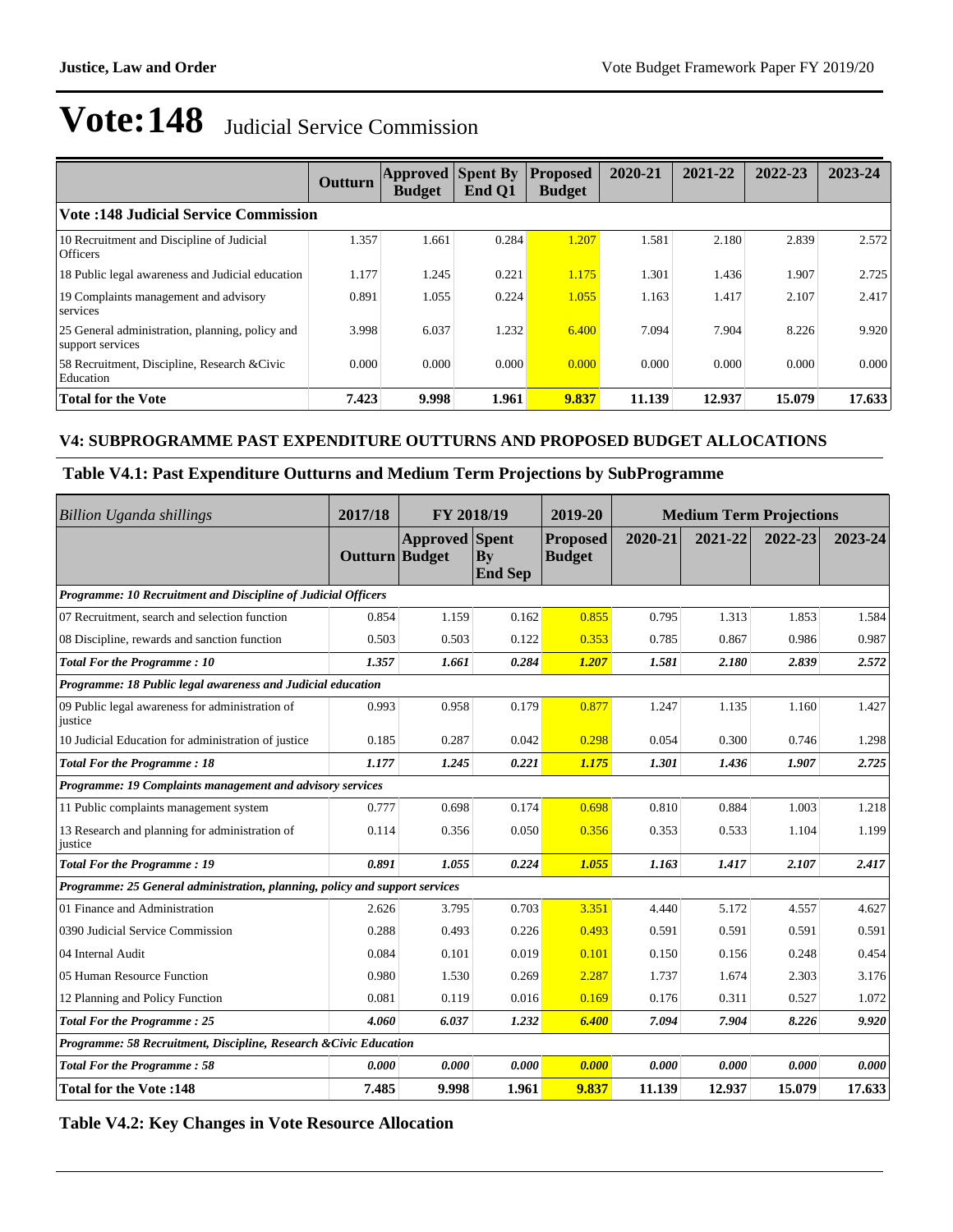| Major changes in resource allocation over and above the<br>previous financial year | Justification for proposed Changes in Expenditure and<br><b>Outputs</b>                                                                         |  |  |  |
|------------------------------------------------------------------------------------|-------------------------------------------------------------------------------------------------------------------------------------------------|--|--|--|
| <b>Vote :148 Judicial Service Commission</b>                                       |                                                                                                                                                 |  |  |  |
| Programme : 10 Judicial Service Commission                                         |                                                                                                                                                 |  |  |  |
| <b>Output: 01 Recruitment of Judicial Officers</b>                                 |                                                                                                                                                 |  |  |  |
| Change in Allocation (UShs Bn):<br>(0.304)                                         | The funds were for Commission meetings transferred to<br>Finance and administration                                                             |  |  |  |
| <b>Output: 07 Discipline and rewards</b>                                           |                                                                                                                                                 |  |  |  |
| (0.150)<br>Change in Allocation (UShs Bn):                                         | These were funds for allowances transferred to Human<br>Resource                                                                                |  |  |  |
| Programme : 25 Judicial Service Commission                                         |                                                                                                                                                 |  |  |  |
| <b>Output: 19 Human Resource Management Services</b>                               |                                                                                                                                                 |  |  |  |
| Change in Allocation (UShs Bn):<br>0.772                                           | This is the enhancement for the members retainer allowances                                                                                     |  |  |  |
| <b>Output: 20 Records Management Services</b>                                      |                                                                                                                                                 |  |  |  |
| Change in Allocation (UShs Bn):<br>(0.015)                                         | These were funds for LP.P.S recurrent costs transferred to<br>Human resource                                                                    |  |  |  |
| Output: 76 Purchase of Office and ICT Equipment, including Software                |                                                                                                                                                 |  |  |  |
| Change in Allocation (UShs Bn):<br>(0.070)                                         | Funds fro purchase of I.C.T Equipment were shifted to<br>procure furniture since the Commission requires more<br>furniture than I.C.T equipment |  |  |  |
| Output: 78 Purchase of Office and Residential Furniture and Fittings               |                                                                                                                                                 |  |  |  |
| 0.075<br>Change in Allocation (UShs Bn):                                           | The Commission requires more furniture with the<br>recruitment of new staff members.                                                            |  |  |  |

## **Table V4.3: Major Capital Investment (Capital Purchases outputs over 0.5Billion)**

N/A

## *V5: VOTE CHALLENGES FOR 2019/20 AND ADDITIONAL FUNDING REQUESTS*

## **Vote Challenges for FY 2019/20**

Vote challenges for FY 2018/19

1. The Commission does not have adequate financial resources for recurrent non-wage and development for efficient implementation of the strategic plan.

2. Poor staff remuneration which makes it difficult to retain staff.

3. Inadequate transport facilities which hinders the JSC from reaching out to the population as the "people's bridge to justice".

4. Part-time nature of Members of the Commission apart from the Chairperson which has led to slow implementation of activities especially disposal of complaints.

## **Table V5.1: Additional Funding Requests**

| Additional requirements for funding and outputs in 2019/20           | Justification of requirement for additional outputs and<br>funding |
|----------------------------------------------------------------------|--------------------------------------------------------------------|
| <b>Vote: 148 Judicial Service Commission</b>                         |                                                                    |
| <b>Programme: 10 Recruitment and Discipline of Judicial Officers</b> |                                                                    |
| <b>OutPut :</b> 01 Recruitment of Judicial Officers                  |                                                                    |